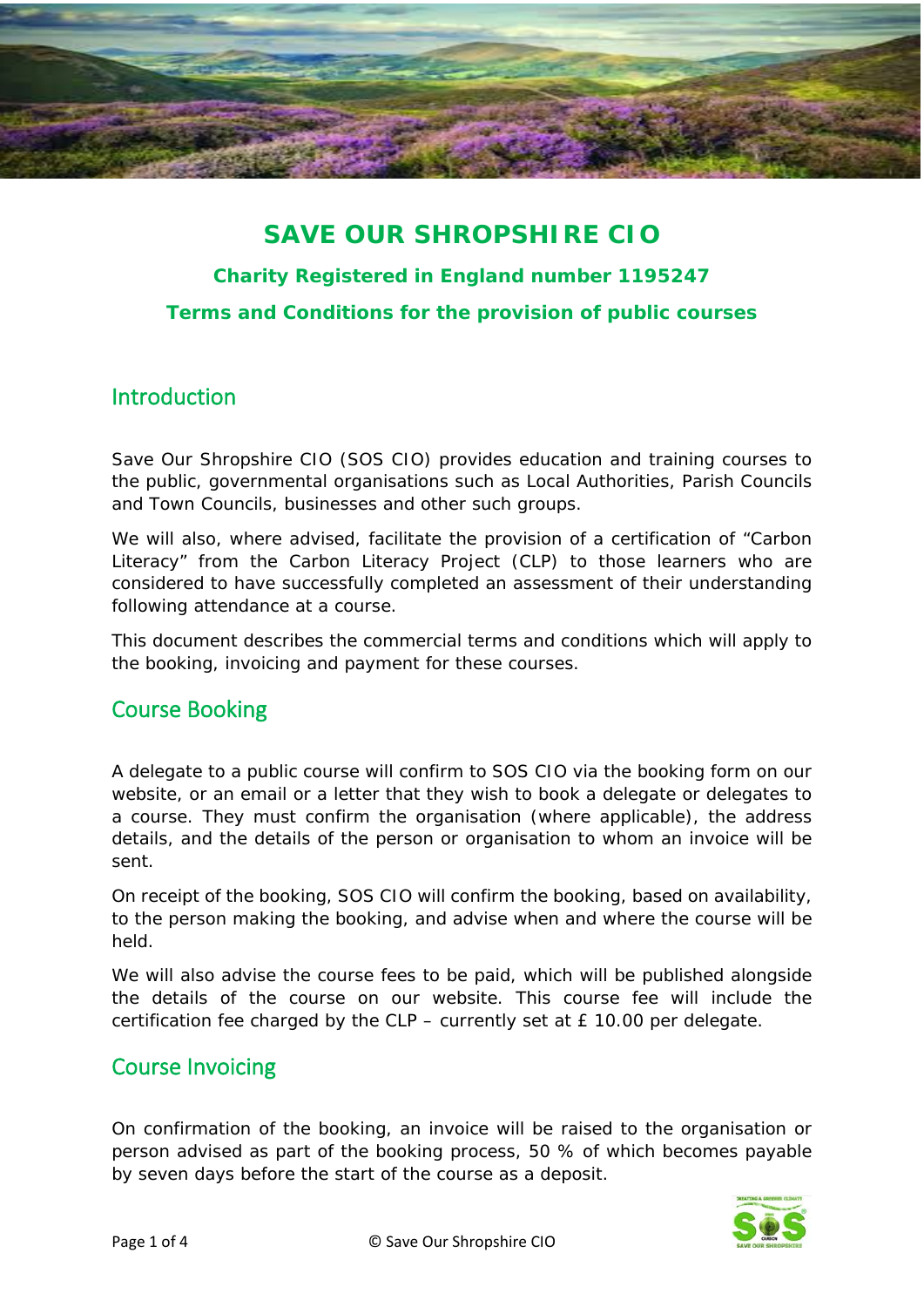

SOS CIO will only advise the delegate of how or where to attend the course when the deposit payment is received.

The balance of the payment will be payable within 15 days of the completion of the course. SOS CIO reserve the right to take appropriate action to recover the funds due, including any expenses of legal action.

Interest at the rate of 2 % per month will be added to the amount payable 15 days after the due date of the invoice, and monthly thereafter.

### Cancellation of courses

### SOS CIO Cancellation of course

SOS CIO reserves the right to cancel a course for any reason, which can include non-availability of teachers, location to conduct the course, or insufficient people attending the course to make it an effective event.

Where SOS CIO cancels a course, delegates will be offered the option of rescheduling the course to a later date, or a full refund of the course fee, including the CLP certification fee.

#### Cancellation of course by delegate

#### **Definition – Date of course**

We define the course date to be either the actual day of the course being held, or the first day of a course, when we hold it over a series of days (for instance a series of three by 2 ½ sessions).

If we hold a course over several days, and a delegate does not, for any reason, complete the course through not attending after the first day, then we will treat this as a failure to complete the course, and the following conditions apply.

#### **Cancellation conditions**

A delegate should advise SOS CIO at the earliest possible moment of their inability to attend the course.

A delegate can cancel a course up to 30 days before the course date without any cost.

A delegate can nominate an alternative delegate from their organisation or elsewhere at any time without penalty.

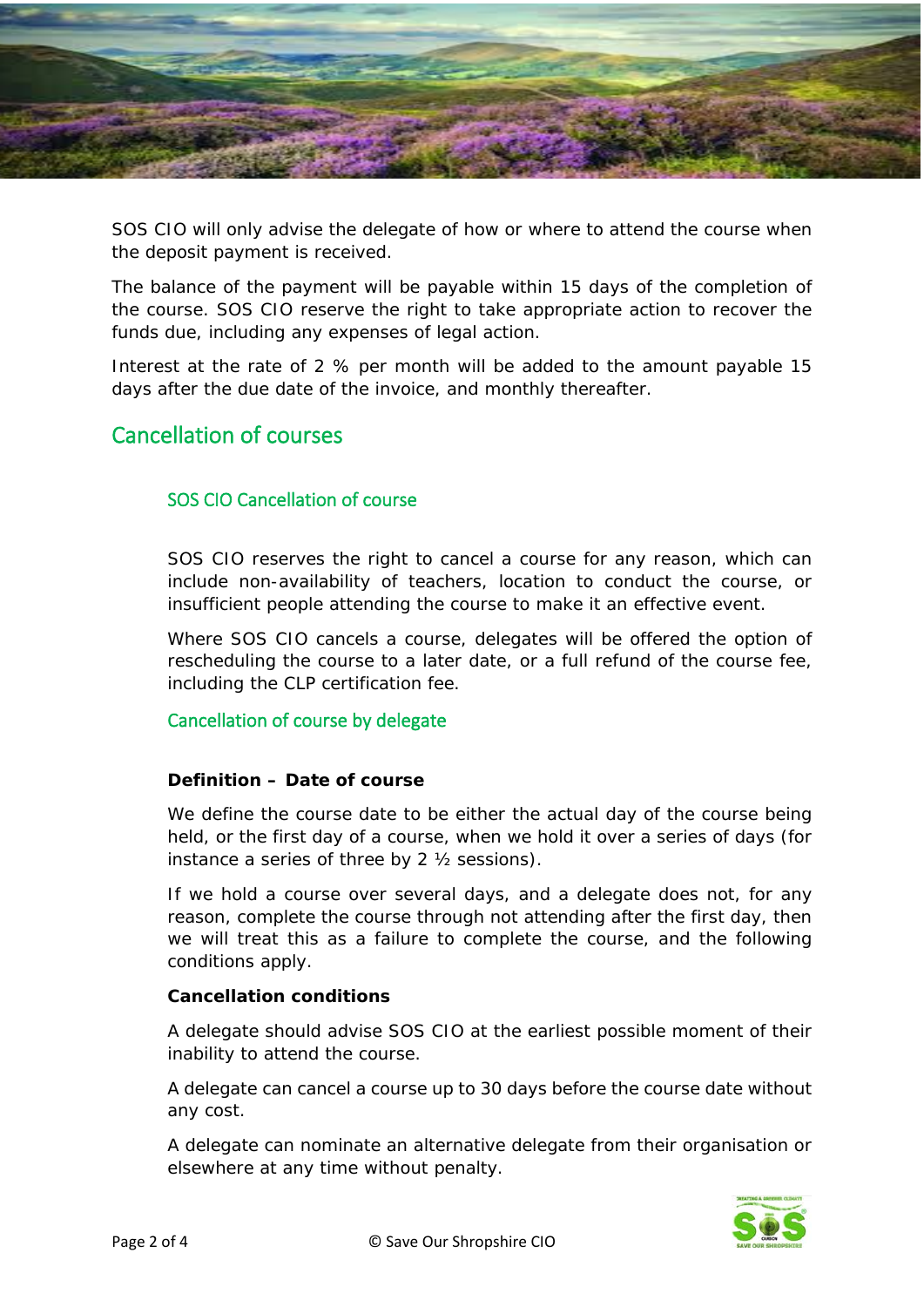

In the case where the cancellation is made by an organisation (for instance a Parish Council) then they will have the right to substitute alternative delegates up to the date of the course. They can cancel a course up to 30 days before the course date without any cost.

#### **a. Period 30 to 15 days prior to course date.**

However, if a delegate cancels the course and is unable to nominate an alternative delegate within the period of 30 to 15 calendar days before the start date of the course, then the deposit amount will become payable immediately in full.

In the case where the cancellation is made by an organisation (for instance a Parish Council) then if they are unable to substitute an alternative candidate or candidates, then the organisation will be immediately liable for the deposit payment for the cancelled delegate(s).

This also covers the cancellation of the whole course.

#### **b. Period 14 days prior to course date up to course date.**

If a delegate cancels the course within 15 calendars days before the start day of the course, then the full course fee becomes immediately payable.

In the case where the cancellation is made by an organisation (for instance a Parish Council) then if they are unable to substitute an alternative candidate or candidates, the organisation will be immediately liable for the full amount for the cancelled delegate (s)

This also covers the cancellation of the whole course.

#### **Remedies for non-payment.**

SOS CIO reserves the right to take proper legal action to recover any outstanding amounts, plus the costs of any legal action.

An interest payment of 2 % per month will be added to the cost each month the invoice remains unpaid.

### Certification of delegate with Carbon Literacy Project.

Before the end of the course delegates will be given instructions on how to complete the "Carbon Literacy Assessment" document, which will usually be completed within the course or should be completed within seven days following the course.